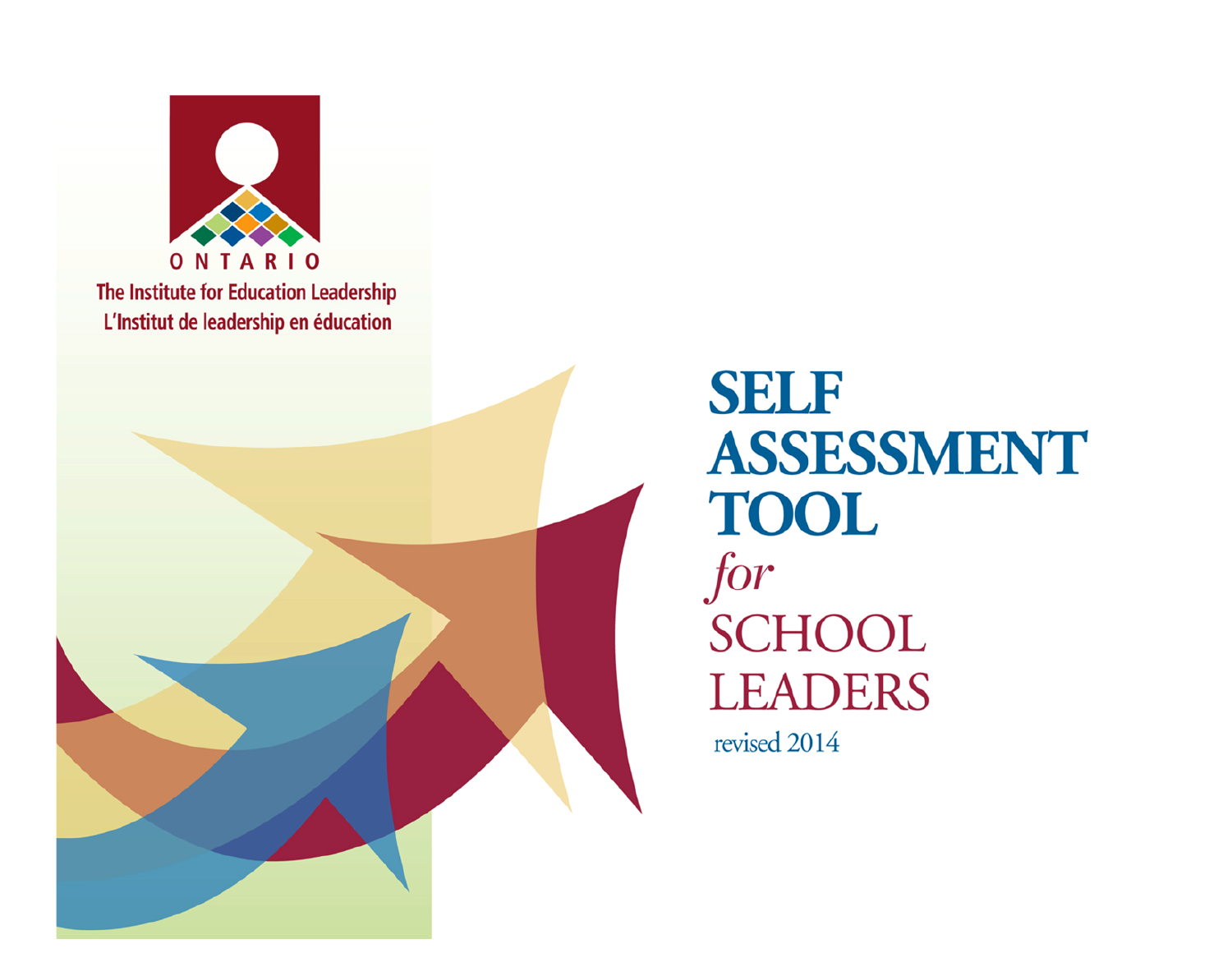

The Institute for **Education Leadership** L'Institut de leadership en éducation

www.education-leadership-ontario.ca

The Institute for Education Leadership (IEL) brings together representatives from the principals' associations, the supervisory officers' associations, councils of directors of education and the Ministry of Education in a unique collaborative partnership. It advances and advocates for tri-level leadership (school, district and system). Its main objective is to assist school and system leaders in maximizing the achievement of all students.

The IEL has articulated four key goals: development, research, practice and communication. Development includes defining leadership, identifying the necessary leadership practices and personal leadership resources (see the Ontario Leadership Framework) and staying on the leading edge of leadership knowledge and practice. The IEL supports research on effective leadership practices both in the Ontario context and internationally. It connects leadership practice to initiatives that support student achievement and well being.

To learn more about the work of the IEL and to access resources including the Leadership Self-Assessment Tools, go to http://www.education-leadership-ontario.ca/home.shtml.

As part of its work on research into practice the IEL has adopted the Ontario Leadership Framework (OLF) and continues to support and promote it as a powerful vehicle for strengthening school and system-level leadership in the province. This Leadership Self-Assessment Tool is another resource school and system leaders may choose to use to inform their professional practice.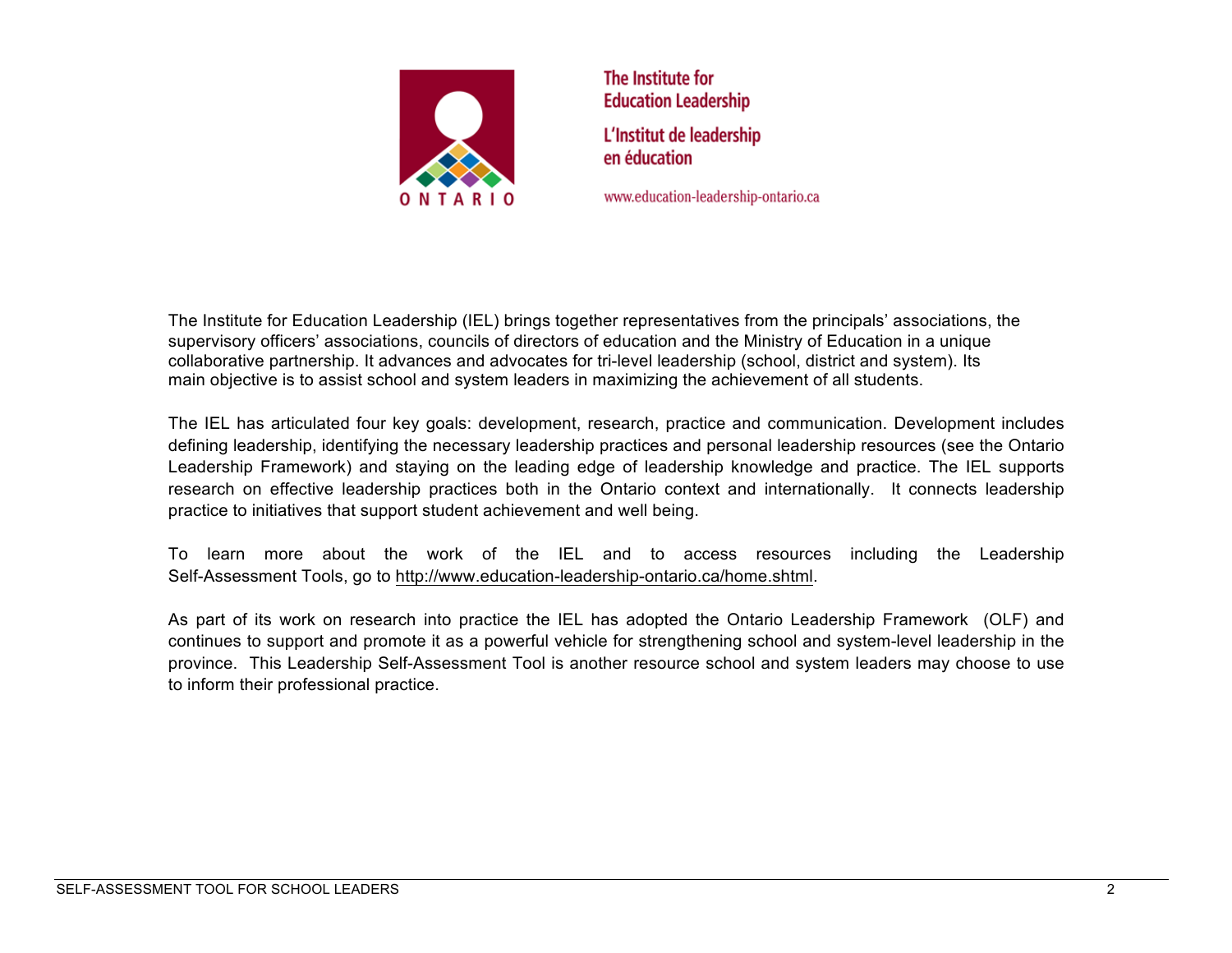#### **Purpose**

The purpose of the Self Assessment Tool for School Leaders is to enable practicing school leaders to assess their practices with reference to those identified in the research that are required to lead schools in the province of Ontario. Using the practices identified in the Ontario Leadership Framework (OLF), the approach is evidence-based, giving school leaders the opportunity to reflect upon and cite evidence of the experiences that have contributed to their leadership development. Using this self-assessment as a starting point, school leaders can identify areas for growth as leaders and can give further thought and planning to the development of their Annual Growth Plan. The purpose of this tool is to help to develop reflective practitioners who can lead schools towards achieving the three provincial education priorities of: high levels of student achievement; reduced gaps in student achievement; and increased public confidence in publicly funded education.

### **Context**

The Board Leadership Development Strategy (BLDS) requires that boards develop a plan to assist leaders in continuing their professional growth. Supports such as mentoring for newly appointed school leaders, principal and vice principal performance appraisal, and opportunities for professional learning need to be developed as part of this plan. School leaders need a clear understanding of their present level of leadership development as well as direction in ongoing leadership growth efforts. The revised Self Assessment Tool for School Leaders was developed to give school leaders the opportunity to reflect upon their leadership practices and personal leadership resources in relation to the impact these have on the learning conditions in their school.

## **Development**

The Self Assessment Tool for School Leaders is based on The Ontario Leadership Framework. The self assessment of personal leadership resources is based on research by Ken Leithwood and is designed to assist leaders in recognizing the personal characteristics associated with cognitive, social and psychological resources. These resources have been found to help enact the leadership practices more successfully.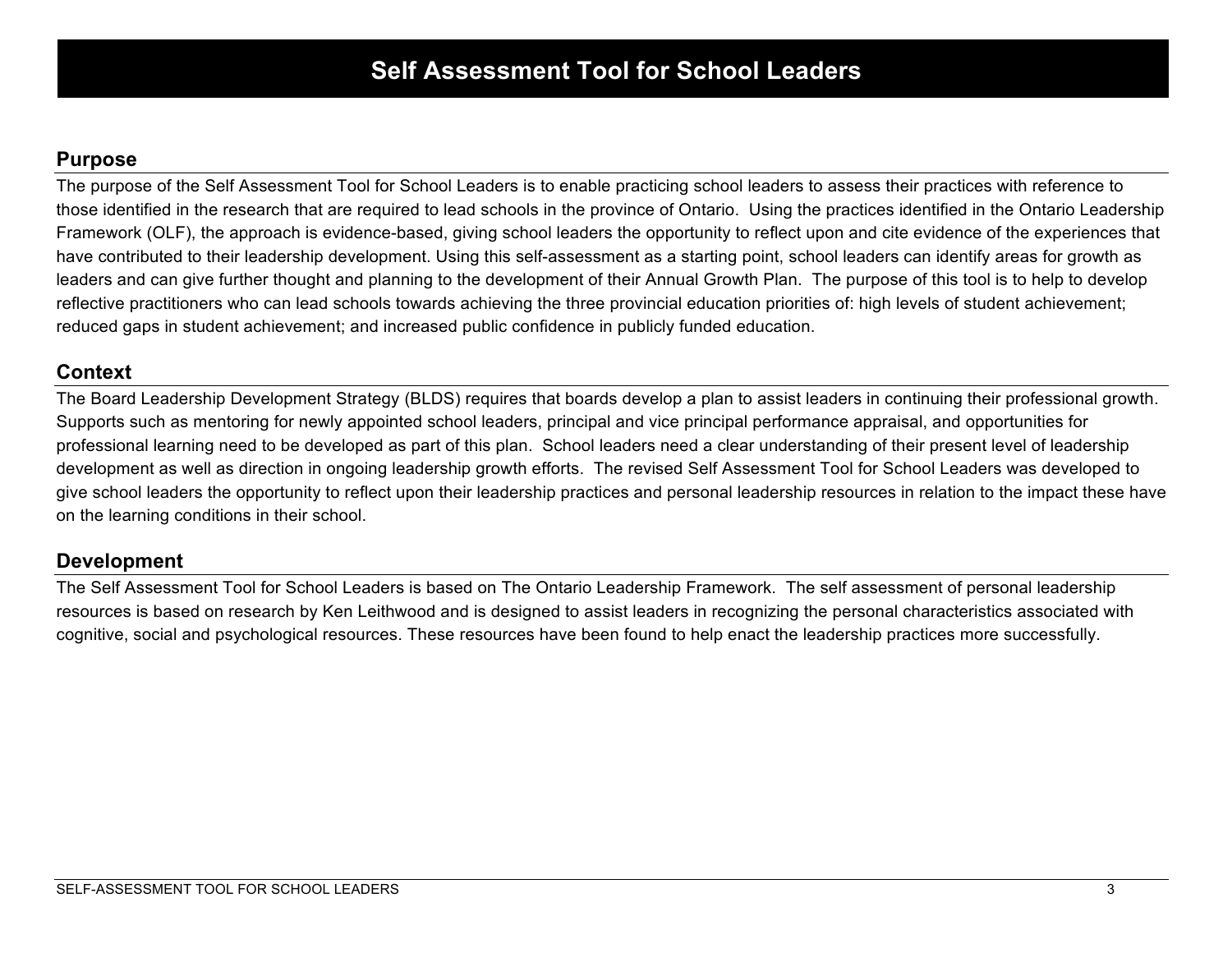## **Growth and Development**

The self assessment tool can be used:

- To highlight a leadership practice and reflect on how you as a leader implement that practice.
- ¡ For personal self-reflection to help identify areas of growth for inclusion in the Annual Growth Plan (AGP).
- To work with a critical friend or mentor to help identify and/or analyse the:
	- $\checkmark$  Quality of the evidence.
	- $\checkmark$  Areas of growth in the Annual Growth Plan.
	- $\checkmark$  Impact the evidence had on achieving the school's vision and improvement goals.
	- $\checkmark$  Next levels of learning for personal growth and development i.e., the identification of leadership practices and personal leadership resources to develop.

#### **Professional Development**

Use the self assessment tool:

- To assist families of schools determine strengths and needs.
- To quide conversations between mentors and mentees and to collaboratively determine areas for further development.
- To help analyse case studies and to determine steps required to address issues and concerns.
- $\blacksquare$  To assist those who have used the tool to network with others who have used it.

#### **Leadership Development**

The tool was purposely designed to reflect the current reality of the school leader's varied leadership roles and responsibilities.

The practices identified in the OLF are based on research by leading experts and consultation with educators across Ontario.

The framework includes key practices of successful leaders. As such, the self assessment tool could be used to:

- Develop leadership programs.
- Prepare for the promotion process and related interviews or activities.
- Assist supervisory officers with the development of authentic and relevant interview questions as part of recruitment and selection processes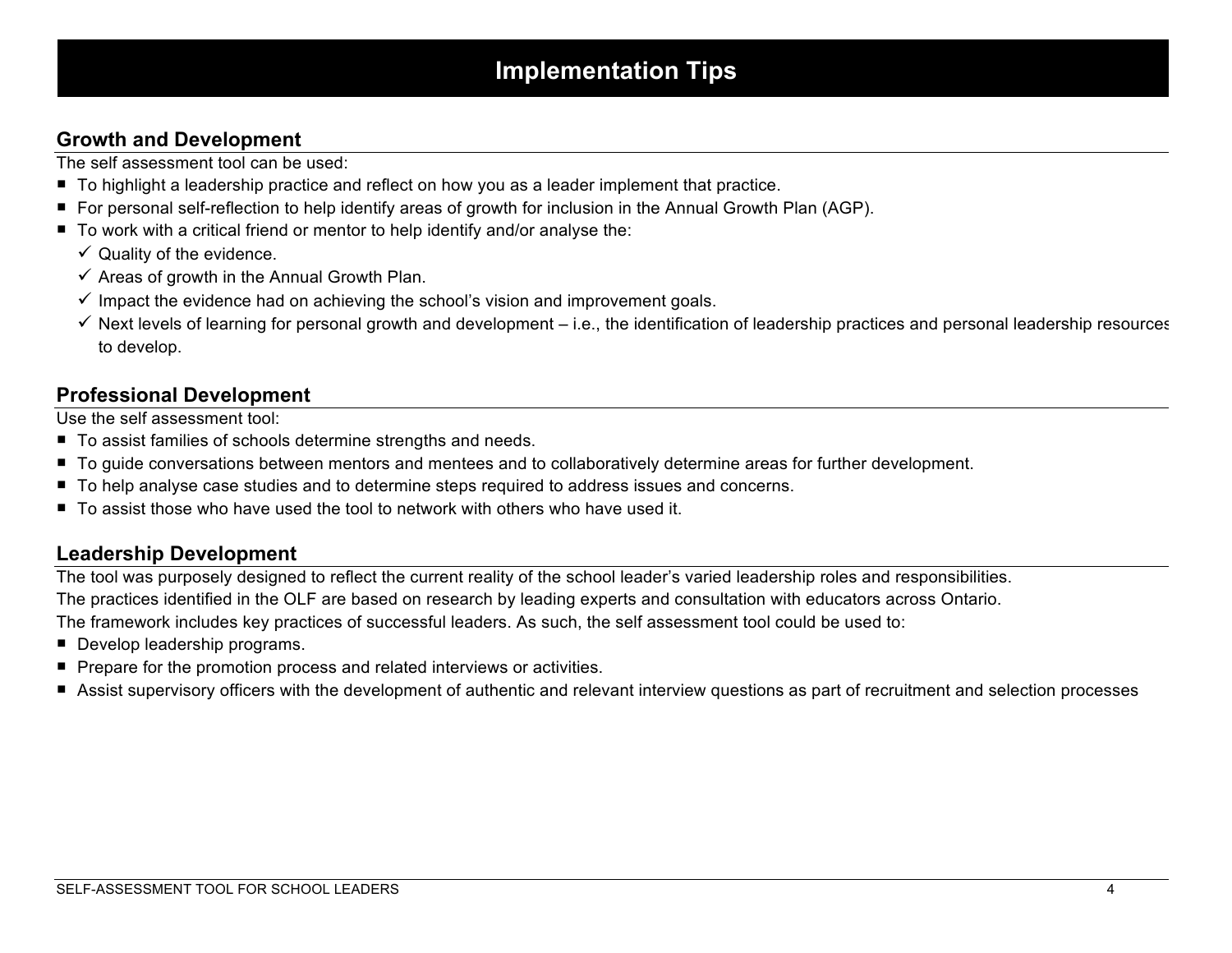| <b>Setting Direction</b>                                                                                                                                                                                                                                                                                                                                                                                                                                                                                                                                                                                                                                                                                                                |                                                                                                                                                                                                                                                                                                      |
|-----------------------------------------------------------------------------------------------------------------------------------------------------------------------------------------------------------------------------------------------------------------------------------------------------------------------------------------------------------------------------------------------------------------------------------------------------------------------------------------------------------------------------------------------------------------------------------------------------------------------------------------------------------------------------------------------------------------------------------------|------------------------------------------------------------------------------------------------------------------------------------------------------------------------------------------------------------------------------------------------------------------------------------------------------|
| <b>Leadership Practices</b>                                                                                                                                                                                                                                                                                                                                                                                                                                                                                                                                                                                                                                                                                                             | Reflection on my leadership practices:<br>What strategies do I use to implement these practices?<br>What is the evidence of my influence on my school's learning conditions?<br>What do I need to change/improve/adapt?<br>What Personal Leadership Resources might help with improving my practice? |
| <b>Building a shared vision</b><br>• I establish, in collaboration with staff, students, and other stakeholders, an<br>overall sense of purpose or vision for work in their school to which they are<br>all strongly committed.<br>• I build understanding of the specific implications of the school's vision for its<br>programs and the nature of classroom instruction.<br>• I encourage the development of organizational norms that support openness<br>to change in the direction of the school's vision.<br>I help staff and diverse stakeholders understand the relationship between<br>the school's vision and board and provincial policy initiatives and priorities.                                                        |                                                                                                                                                                                                                                                                                                      |
| Identifying specific, shared short-term goals<br>I facilitate stakeholder engagement in processes for identifying specific<br>school goals.<br>. I build consensus among students, staff, and diverse stakeholders about<br>the school's goals.<br>• I ensure the goals are clearly communicated to all stakeholders.<br>. I regularly encourage staff to evaluate their progress toward achieving the<br>school's goals.<br>• I encourage staff to develop and periodically review individual goals for<br>professional growth, as well as the relationship between their individual<br>goals and the school's goals.<br>• I refer frequently to the school's goals when engaged in decisions about<br>school programs and directions. |                                                                                                                                                                                                                                                                                                      |
| <b>Creating high expectations</b><br>I have high expectations for teachers, students and myself<br>I devote additional effort to creating high expectations among staff for the<br>achievement of students who have traditionally struggled to be successful<br>at school<br>I encourage staff to be innovative in helping students meet those<br>expectations<br>I encourage staff to assume responsibility for achieving the school's vision<br>and goals for all students<br>I make my expectations known through words and actions                                                                                                                                                                                                  |                                                                                                                                                                                                                                                                                                      |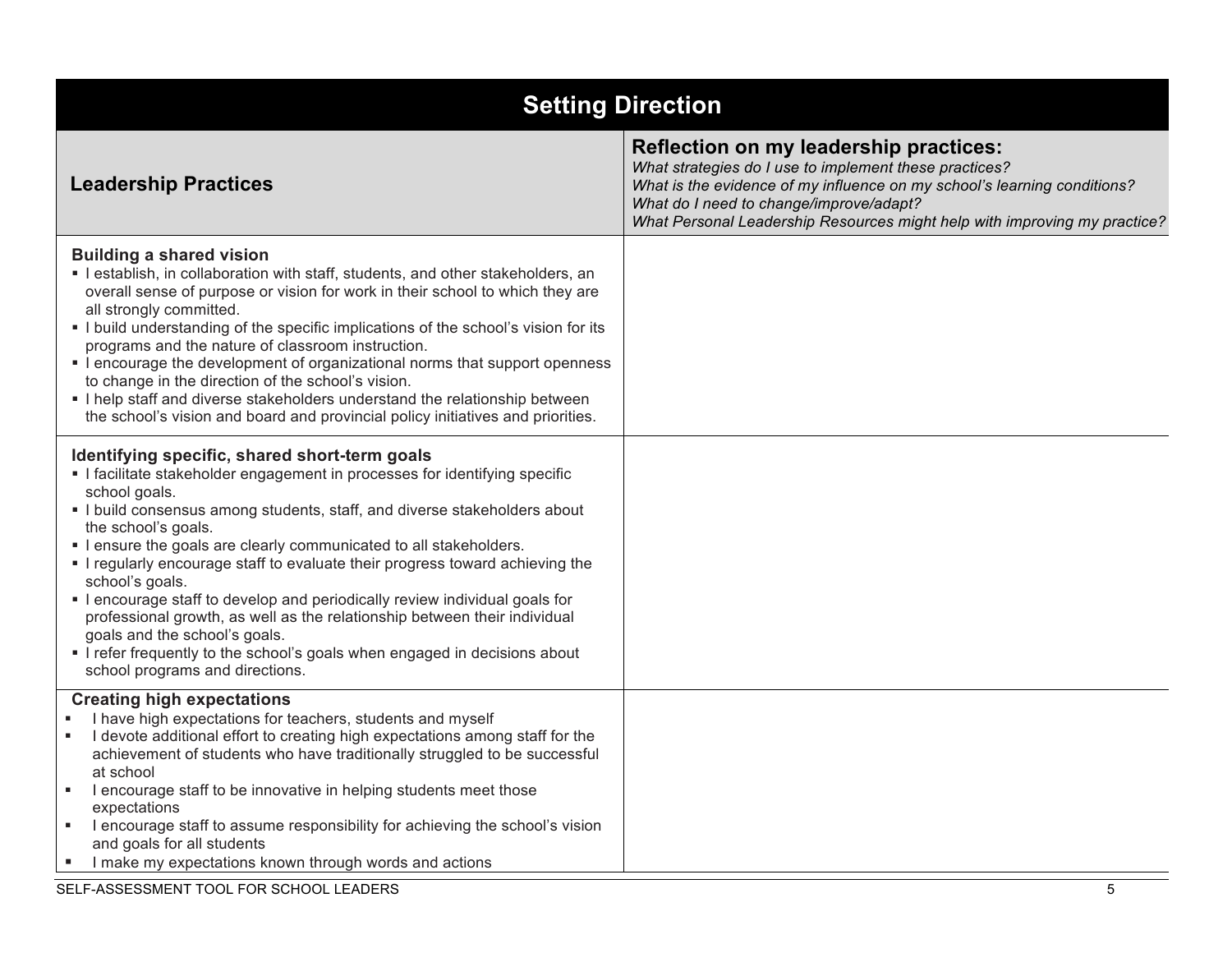| <b>Leadership Practices</b>                                                                                                                                                                                                                                                                                                                                                                                                               | Reflection on my leadership practices:<br>What strategies do I use to implement these practices?<br>What is the evidence of my influence on my school's learning conditions?<br>What do I need to change/improve/adapt?<br>What Personal Leadership Resources might help with improving my practice? |
|-------------------------------------------------------------------------------------------------------------------------------------------------------------------------------------------------------------------------------------------------------------------------------------------------------------------------------------------------------------------------------------------------------------------------------------------|------------------------------------------------------------------------------------------------------------------------------------------------------------------------------------------------------------------------------------------------------------------------------------------------------|
| Communicating the vision and goals<br>I use many different formal and informal opportunities to explain to<br>stakeholders the overall vision and goals established for the school.<br>I demonstrate to all stakeholders the use of the school's vision and goals in<br>day-to-day actions and decision making.<br>- I regularly invite different stakeholder groups to discuss how their work<br>furthers the school's vision and goals. |                                                                                                                                                                                                                                                                                                      |

| <b>Building Relationships and Developing People</b>                                                                                                                                                                                                                                                                                                                                                                                                                          |                                                                                                                                                                                                                                                                                                      |
|------------------------------------------------------------------------------------------------------------------------------------------------------------------------------------------------------------------------------------------------------------------------------------------------------------------------------------------------------------------------------------------------------------------------------------------------------------------------------|------------------------------------------------------------------------------------------------------------------------------------------------------------------------------------------------------------------------------------------------------------------------------------------------------|
| <b>Leadership Practices</b>                                                                                                                                                                                                                                                                                                                                                                                                                                                  | Reflection on my leadership practices:<br>What strategies do I use to implement these practices?<br>What is the evidence of my influence on my school's learning conditions?<br>What do I need to change/improve/adapt?<br>What Personal Leadership Resources might help with improving my practice? |
| Providing support and demonstrating consideration for individual<br>staff members<br>. I recognize the accomplishments of individual staff members.<br>• I consider staff members' opinions when initiating actions that affect their<br>work.<br>. I build upon and respond to individual staff members' unique needs and<br>expertise.<br>I treat individuals and groups among staff equitably.                                                                            |                                                                                                                                                                                                                                                                                                      |
| Stimulating growth in the professional capacities of staff<br>. I encourage staff to reflect on what they are trying to achieve with students<br>and how they are doing it.<br>I lead discussions about the relative merits of current and alternative<br>practices.<br>• I challenge staff to continually re-examine the extent to which their practices<br>support the learning of all their students.<br>. I facilitate opportunities for staff to learn from each other. |                                                                                                                                                                                                                                                                                                      |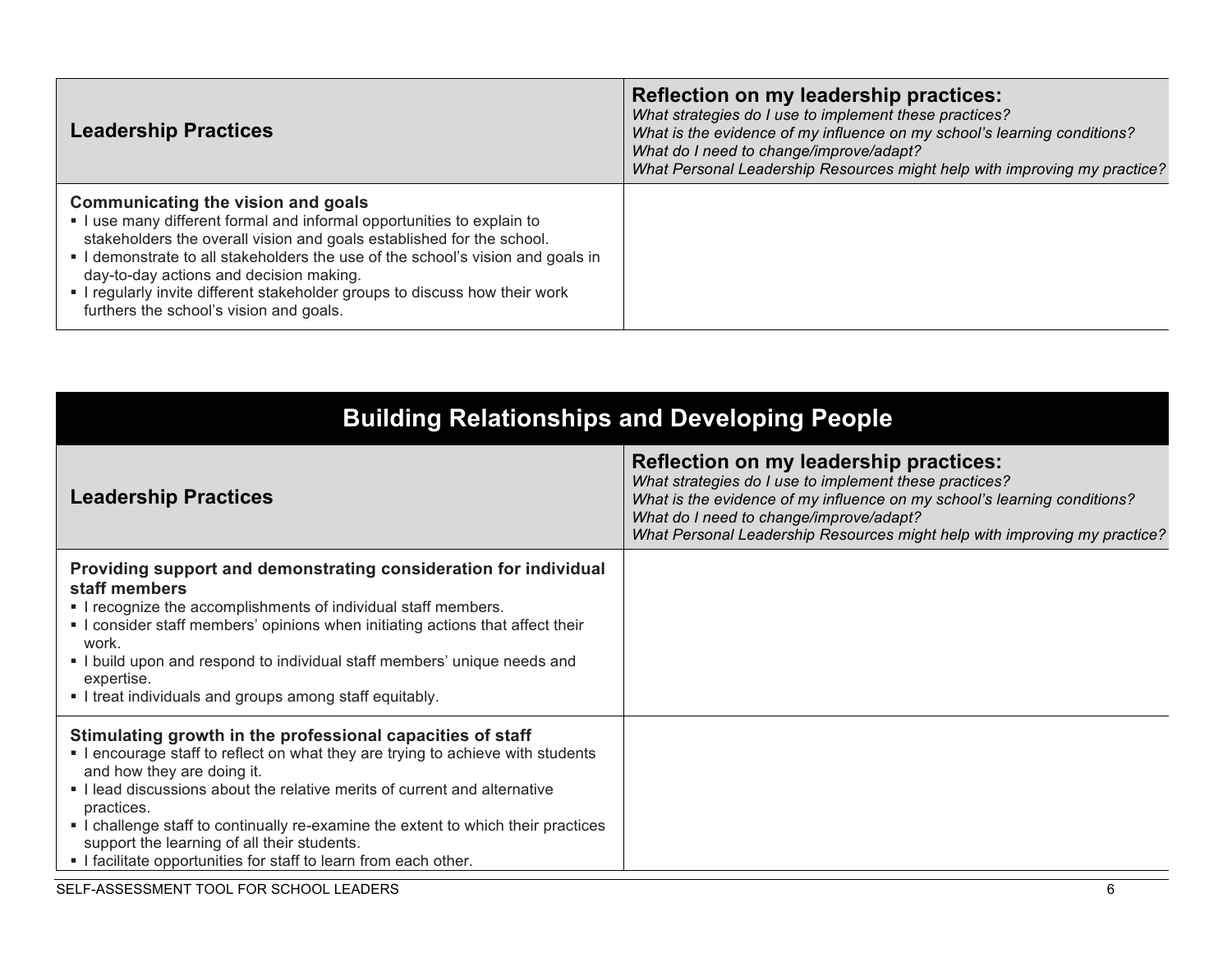| I suggest new ideas for staff learning.<br>• I encourage staff to develop and review their own goals for professional<br>growth and the relationship of those goals to school goals and priorities.<br>• I encourage staff to try new practices that are consistent with both their<br>interests and school goals.                                                                                                                                                                                                                                                                                                                                                                                                                                                                                                                                                                           |  |
|----------------------------------------------------------------------------------------------------------------------------------------------------------------------------------------------------------------------------------------------------------------------------------------------------------------------------------------------------------------------------------------------------------------------------------------------------------------------------------------------------------------------------------------------------------------------------------------------------------------------------------------------------------------------------------------------------------------------------------------------------------------------------------------------------------------------------------------------------------------------------------------------|--|
| Modelling the school's values and practices<br>I am highly visible in my school.<br>I am easily accessible to staff, parents and students.<br>I have frequent, meaningful interactions with teachers, students and parents<br>in order to further the school goals.<br>• I demonstrate the importance of continuous learning through visible<br>engagement in my own professional learning.<br>• I exemplify, through my actions, the school's core values and its desired<br>practices.                                                                                                                                                                                                                                                                                                                                                                                                     |  |
| Building trusting relationships with and among staff, students<br>and parents<br>. I model responsibility, integrity and thoroughness in carrying out tasks.<br>I act in ways that consistently reflect the school's core values and priorities in<br>order to establish trust.<br>I demonstrate respect for staff, students and parents by listening to their<br>ideas, being open to those ideas, and genuinely considering their value.<br>. I encourage staff, students and parents to listen to one another's ideas and<br>genuinely consider their value.<br>• I establish norms in the school that demonstrate appreciation for constructive<br>debate about best practices.<br>I demonstrate respect, care and personal regard for students, staff and<br>parents.<br>• I encourage staff, students and parents to demonstrate respect, care and<br>personal regard for one another. |  |
| Establishing productive working relationships with teacher<br>federation representatives<br>Include federation representatives in processes for establishing goals for<br>school improvement.<br>• I encourage federation representatives to keep their members well informed<br>about their work with school leaders.<br>I encourage federation representatives to collaborate in determining how to<br>implement labour contract provisions in ways that support school<br>improvement work.                                                                                                                                                                                                                                                                                                                                                                                               |  |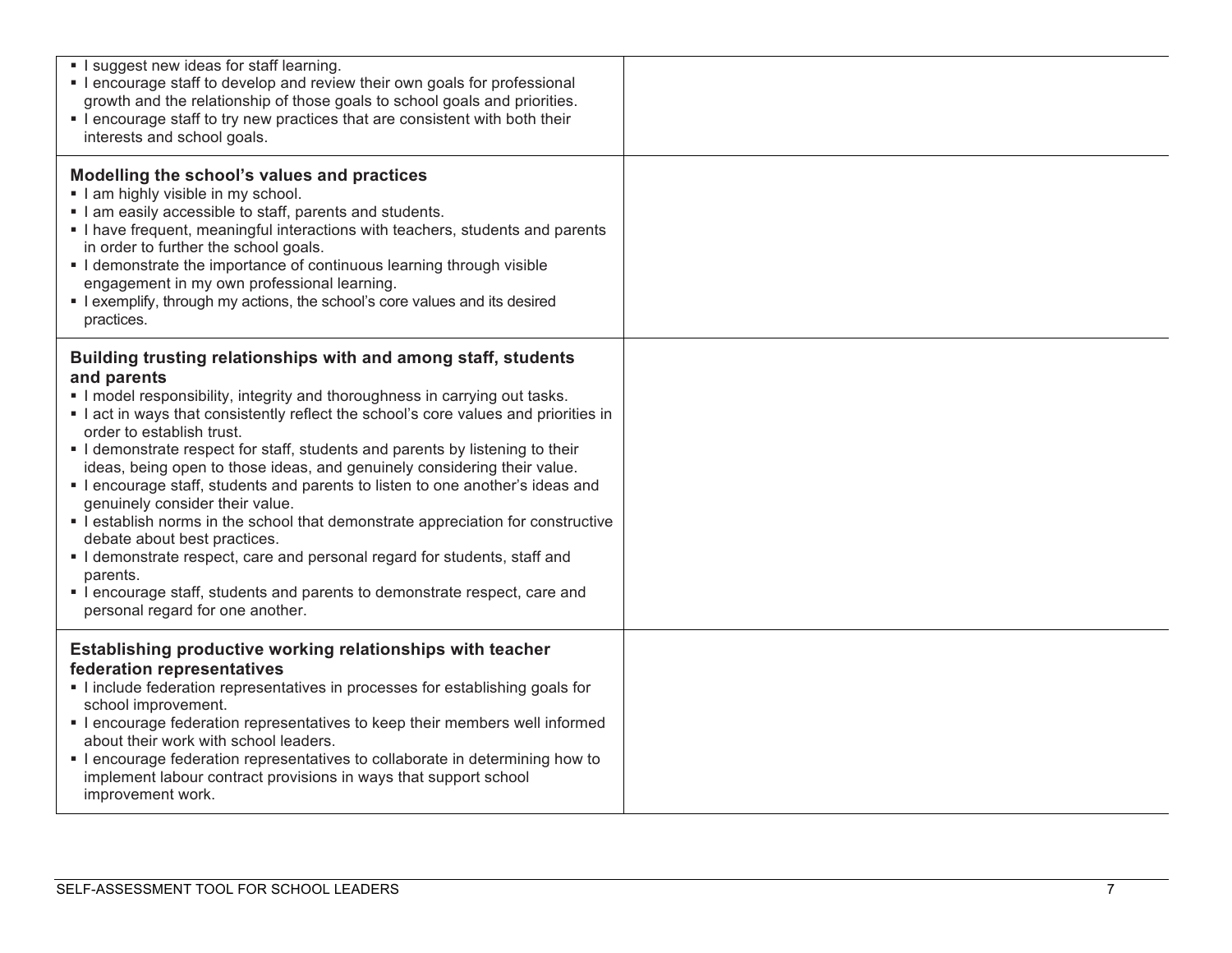| Developing the Organization to Support Desired Practice                                                                                                                                                                                                                                                                                                                                                                                                                                                                                                                                                                                                                                                                                                                                                                                  |                                                                                                                                                                                                                                                                                                             |
|------------------------------------------------------------------------------------------------------------------------------------------------------------------------------------------------------------------------------------------------------------------------------------------------------------------------------------------------------------------------------------------------------------------------------------------------------------------------------------------------------------------------------------------------------------------------------------------------------------------------------------------------------------------------------------------------------------------------------------------------------------------------------------------------------------------------------------------|-------------------------------------------------------------------------------------------------------------------------------------------------------------------------------------------------------------------------------------------------------------------------------------------------------------|
| <b>Leadership Practices</b>                                                                                                                                                                                                                                                                                                                                                                                                                                                                                                                                                                                                                                                                                                                                                                                                              | <b>Reflection on my leadership practices:</b><br>What strategies do I use to implement these practices?<br>What is the evidence of my influence on my school's learning conditions?<br>What do I need to change/improve/adapt?<br>What Personal Leadership Resources might help with improving my practice? |
| Building collaborative cultures and distributing leadership<br>I model collaboration in my own work.<br>• I foster mutual respect and trust among those involved in collaboration.<br>I encourage the collaborative development of group processes and<br>outcomes.<br>. I help develop clarity about goals and roles related to collaborative work.<br>• I encourage a willingness to compromise among collaborators.<br>• I foster open and fluent communication toward building and sustaining<br>professional communities.<br>I provide adequate and consistently available resources to support<br>collaborative work.<br>I involve staff in the design and implementation of important school decisions<br>and policies.<br>I provide staff with leadership opportunities and support them as they take on<br>these opportunities. |                                                                                                                                                                                                                                                                                                             |
| Structuring the organization to facilitate collaboration<br>. I create timetables for teaching that maximize time on task for students.<br>• I provide regular opportunities and structures that support teachers in<br>working together on instructional improvement, and establish a system for<br>monitoring their collaborative work.<br>• I establish a structure of teams and groups that work together on problem<br>solving.<br>I distribute leadership on selected tasks.<br>• I engage teachers in making decisions that affect their instructional work.                                                                                                                                                                                                                                                                      |                                                                                                                                                                                                                                                                                                             |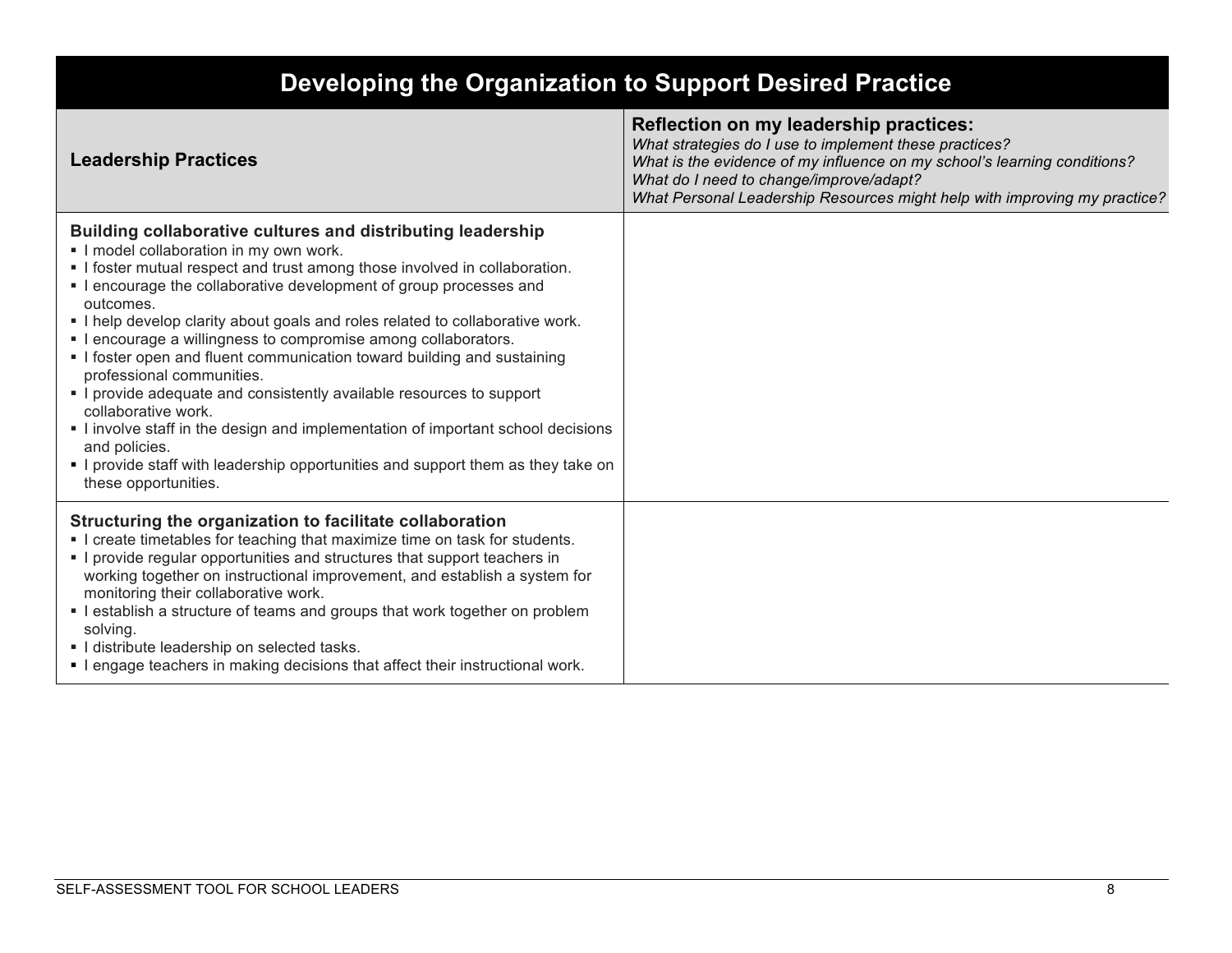| <b>Leadership Practices</b>                                                                                                                                                                                                                                                                                                                                                                                                                                                                                                                                                                                                                                                                                                                                                                                                                                                                              | Reflection on my leadership practices:<br>What strategies do I use to implement these practices?<br>What is the evidence of my influence on my school's learning conditions?<br>What do I need to change/improve/adapt?<br>What Personal Leadership Resources might help with improving my practice? |
|----------------------------------------------------------------------------------------------------------------------------------------------------------------------------------------------------------------------------------------------------------------------------------------------------------------------------------------------------------------------------------------------------------------------------------------------------------------------------------------------------------------------------------------------------------------------------------------------------------------------------------------------------------------------------------------------------------------------------------------------------------------------------------------------------------------------------------------------------------------------------------------------------------|------------------------------------------------------------------------------------------------------------------------------------------------------------------------------------------------------------------------------------------------------------------------------------------------------|
| Building productive relationships with families and the community<br>I create a school environment in which parents are welcomed, respected and<br>valued as partners in their children's learning.<br>• I demonstrate the type of leadership that parents can trust – confident,<br>systematic and attentive.<br>. I help develop staff commitment to engaging parents in the school.<br>I work, with staff, directly with families of diverse backgrounds to help them<br>provide their children with support in the home that will contribute to their<br>success at school.<br>• I encourage staff to reach out to students with diverse viewpoints and<br>experiences and help all students feel included.<br>• I encourage staff to adopt a broad view of parental engagement and<br>encourage more parents to be involved.<br>I help connect families to the wider network of services as needed. |                                                                                                                                                                                                                                                                                                      |
| Connecting the school to the wider environment<br>I develop and maintain connections with other expert school and district<br>leaders, policy experts, outreach groups, organizations and members of<br>the educational research community.                                                                                                                                                                                                                                                                                                                                                                                                                                                                                                                                                                                                                                                              |                                                                                                                                                                                                                                                                                                      |
| Maintaining a safe and healthy environment<br>I take measures to secure the school's physical facilities against intruders.<br>• I ensure that the physical facility is maintained in a safe, healthy and<br>attractive condition.<br>• I communicate standards for non-violent behaviour and uphold those<br>standards in an equitable manner.<br>• I empower staff in the school to play a leadership role in promoting a positive<br>school climate and modeling appropriate behaviour.<br>I implement and monitor the use of appropriate disciplinary practices in<br>classrooms throughout the school.<br>I develop, with the input of staff and students, processes to identify and<br>resolve conflicts quickly and effectively.<br>I provide opportunities for staff and students to learn about effective conflict<br>resolution strategies.                                                    |                                                                                                                                                                                                                                                                                                      |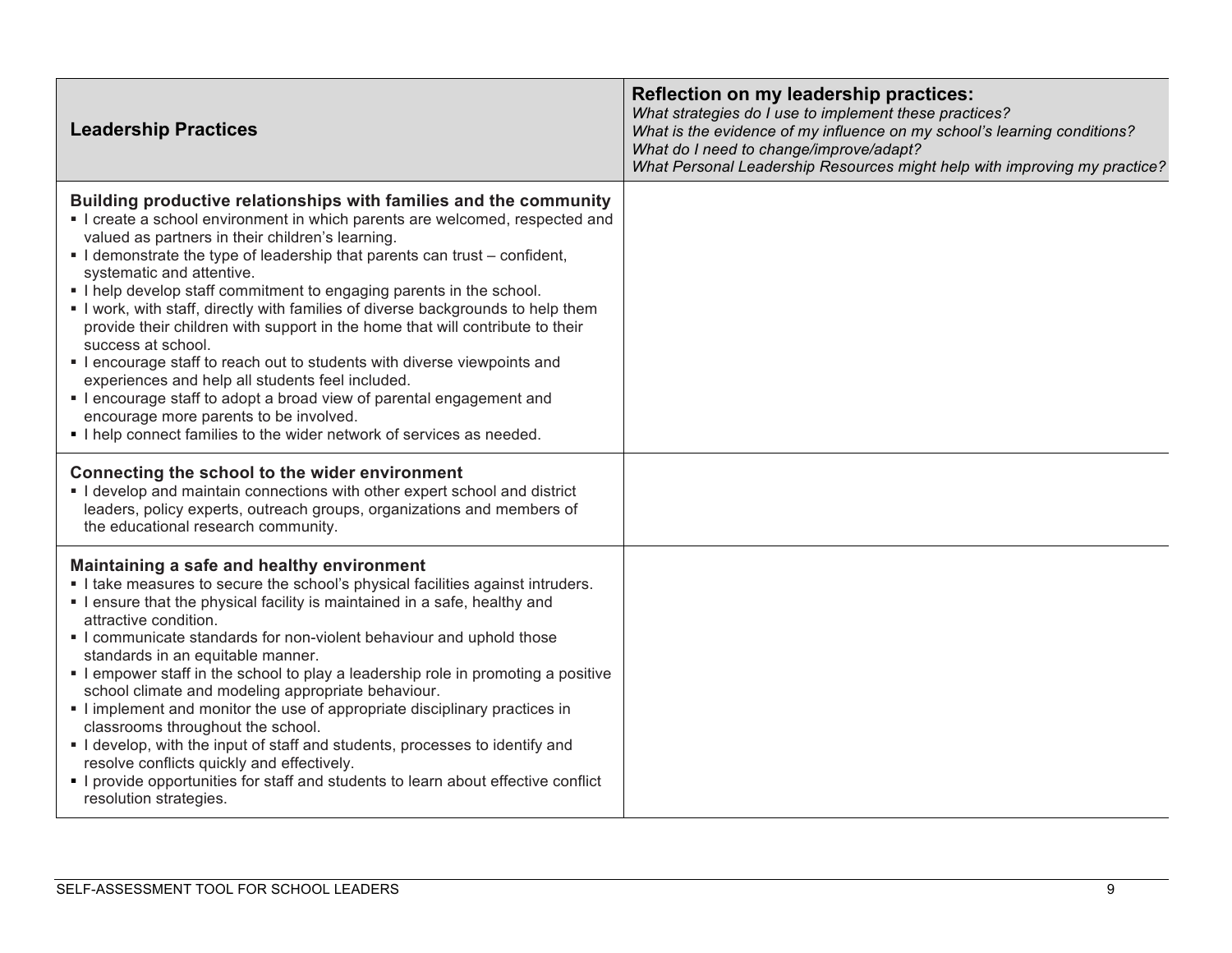| <b>Leadership Practices</b>                                                                                                                                                                                                                                                                                                                                                                                                                                                                                                                                                                                                    | Reflection on my leadership practices:<br>What strategies do I use to implement these practices?<br>What is the evidence of my influence on my school's learning conditions?<br>What do I need to change/improve/adapt?<br>What Personal Leadership Resources might help with improving my practice? |
|--------------------------------------------------------------------------------------------------------------------------------------------------------------------------------------------------------------------------------------------------------------------------------------------------------------------------------------------------------------------------------------------------------------------------------------------------------------------------------------------------------------------------------------------------------------------------------------------------------------------------------|------------------------------------------------------------------------------------------------------------------------------------------------------------------------------------------------------------------------------------------------------------------------------------------------------|
| Allocating resources in support of the school's vision and goals<br>I manage efficient budgetary processes.<br>I distribute resources in ways that are closely aligned with the school's<br>improvement priorities.<br>• I ensure that sustained funding is directed to the school's improvement<br>priorities.<br>• I secure resources as needed to support the instructional work of the school.<br>I revisit and adjust as needed the nature, amount and alignment of resources<br>as priorities for school improvement change.<br>• I ensure effective oversight and accountability of resources to support<br>priorities. |                                                                                                                                                                                                                                                                                                      |

| Improving the Instructional Program                                                                                                                                                                                                                                                                                                               |                                                                                                                                                                                                                                                                                                      |
|---------------------------------------------------------------------------------------------------------------------------------------------------------------------------------------------------------------------------------------------------------------------------------------------------------------------------------------------------|------------------------------------------------------------------------------------------------------------------------------------------------------------------------------------------------------------------------------------------------------------------------------------------------------|
| <b>Leadership Practices</b>                                                                                                                                                                                                                                                                                                                       | Reflection on my leadership practices:<br>What strategies do I use to implement these practices?<br>What is the evidence of my influence on my school's learning conditions?<br>What do I need to change/improve/adapt?<br>What Personal Leadership Resources might help with improving my practice? |
| Staffing the instructional program<br>. I recruit and select teachers who have the interest and capacity to further the<br>school's vision and goals.<br>. I retain skilled teachers by providing support and time for collaboration,<br>sharing leadership, creating a shared vision and building trusting<br>relationships.                     |                                                                                                                                                                                                                                                                                                      |
| <b>Providing instructional support</b><br>I actively oversee the instructional program.<br>I coordinate what is taught across subjects and grades to avoid unnecessary<br>overlap while providing needed reinforcement and extension of learning<br>goals.<br>. I observe classroom instruction and provide constructive feedback to<br>teachers. |                                                                                                                                                                                                                                                                                                      |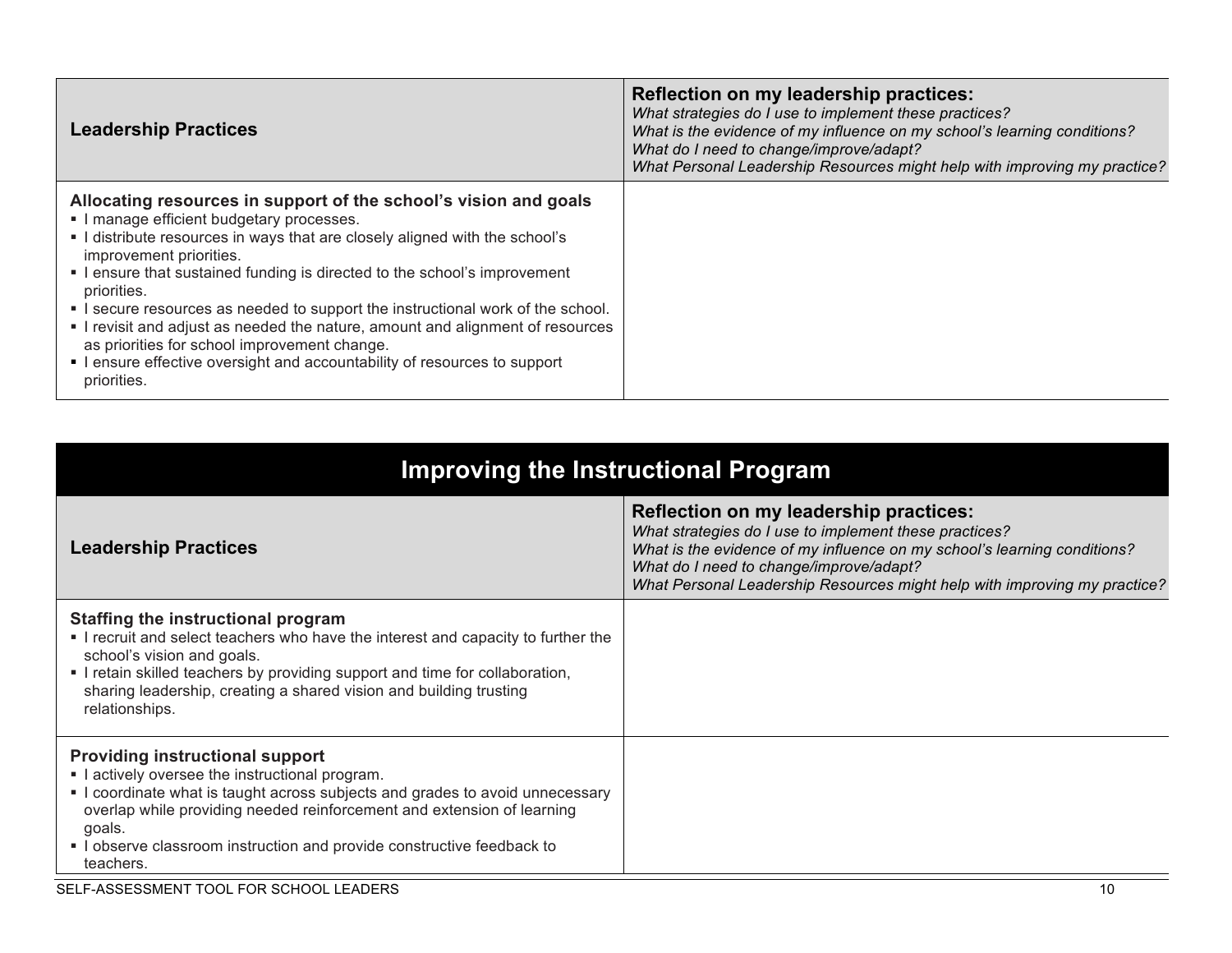| • I provide adequate preparation time for teachers.<br>. I provide advice to teachers about how to solve classroom problems.<br>• I provide teachers with the opportunity to observe effective instructional<br>practices among colleagues in their own school as well as in other schools.<br>. I participate with staff in their instructional improvement work.                                                                                                                                                                                                                                                                                                                           |  |
|----------------------------------------------------------------------------------------------------------------------------------------------------------------------------------------------------------------------------------------------------------------------------------------------------------------------------------------------------------------------------------------------------------------------------------------------------------------------------------------------------------------------------------------------------------------------------------------------------------------------------------------------------------------------------------------------|--|
| Monitoring progress in student learning and school improvement<br>I assist staff in understanding the importance of student assessment for, of,<br>and as learning.<br>• I collaborate with staff during the process of data interpretation.<br>I use multiple sources of evidence when analyzing student progress.<br>- I give priority to identifying those students most in need of additional support.<br>I incorporate the explicit use of data when making decisions that relate to<br>student learning and school improvement.<br>• I examine trends in student achievement over time (one or more years),<br>rather than just at one point in time, when analyzing student learning. |  |
| Monitoring progress in student learning and school improvement<br>(continued)<br>• I collect and use data about the status of those classroom and school<br>conditions that are the focus of the school improvement efforts.<br>• I provide conditions for teachers to use data effectively (time, support,<br>partnerships with experts, a culture in which the use of data is valued).                                                                                                                                                                                                                                                                                                     |  |
| Buffering staff from distractions to their work<br>I create and enforce consistent, school-wide discipline policies.<br>I minimize daily disruptions to classroom instructional time.<br>I implement a systematic procedure for deciding how best to respond to<br>initiatives from outside the school.<br>I develop, with staff, guidelines to govern the amount of time teachers spend<br>on non-instructional and out-of-school activities.<br>. I regularly assess the contribution of all out-of-classroom activities to the<br>learning priorities of students.                                                                                                                        |  |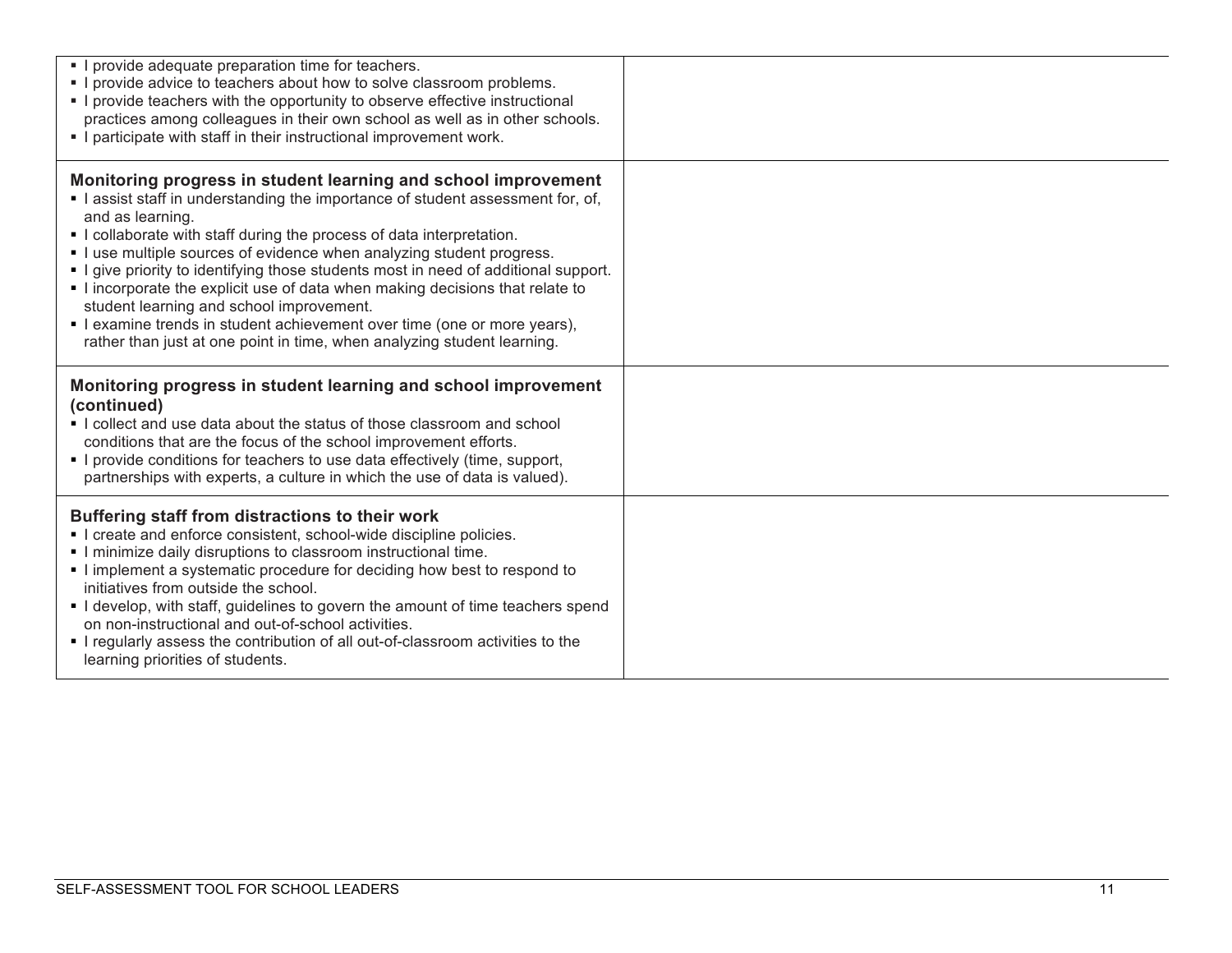| <b>Securing Accountability</b>                                                                                                                                                                                                                                                                                                                                                                                                                                                                                                                                                                                                                                                                                                                                                                                                                                                          |                                                                                                                                                                                                                                                                                                      |  |
|-----------------------------------------------------------------------------------------------------------------------------------------------------------------------------------------------------------------------------------------------------------------------------------------------------------------------------------------------------------------------------------------------------------------------------------------------------------------------------------------------------------------------------------------------------------------------------------------------------------------------------------------------------------------------------------------------------------------------------------------------------------------------------------------------------------------------------------------------------------------------------------------|------------------------------------------------------------------------------------------------------------------------------------------------------------------------------------------------------------------------------------------------------------------------------------------------------|--|
| <b>Leadership Practices</b>                                                                                                                                                                                                                                                                                                                                                                                                                                                                                                                                                                                                                                                                                                                                                                                                                                                             | Reflection on my leadership practices:<br>What strategies do I use to implement these practices?<br>What is the evidence of my influence on my school's learning conditions?<br>What do I need to change/improve/adapt?<br>What Personal Leadership Resources might help with improving my practice? |  |
| Building staff members' sense of internal accountability<br>• I regularly engage staff in analyzing data on the learning progress of all<br>students.<br>I insist on the use of data that is of high quality (reliable, valid, collected using<br>systematic collection processes, available in its original form, and has been<br>subjected to collaborative interpretation.<br>- I promote collective responsibility and accountability for student achievement<br>and well-being.<br>. I help staff make connections between school goals and ministry goals in<br>order to strengthen commitment to school improvement efforts.<br>I assess my own contributions to school achievements and take into account<br>feedback from others on my performance.<br>• I participate actively in my own performance appraisal and make adjustments<br>to better meet expectations and goals. |                                                                                                                                                                                                                                                                                                      |  |
| Meeting the demands for external accountability<br>. I clearly define accountability for individual staff in terms that are mutually.<br>understood and agreed to and that can be rigorously reviewed and evaluated<br>I measure and monitor teacher and leader effectiveness using data about<br>changes in student achievement.<br>I align school targets with board and provincial targets.<br>• I provide an accurate and transparent account of the school's performance<br>to all school stakeholders (e.g., ministry, board, parents, community).<br>• I create an organizational structure that reflects the school's values and<br>enables management systems, structures and processes to work effectively<br>within legal requirements.                                                                                                                                      |                                                                                                                                                                                                                                                                                                      |  |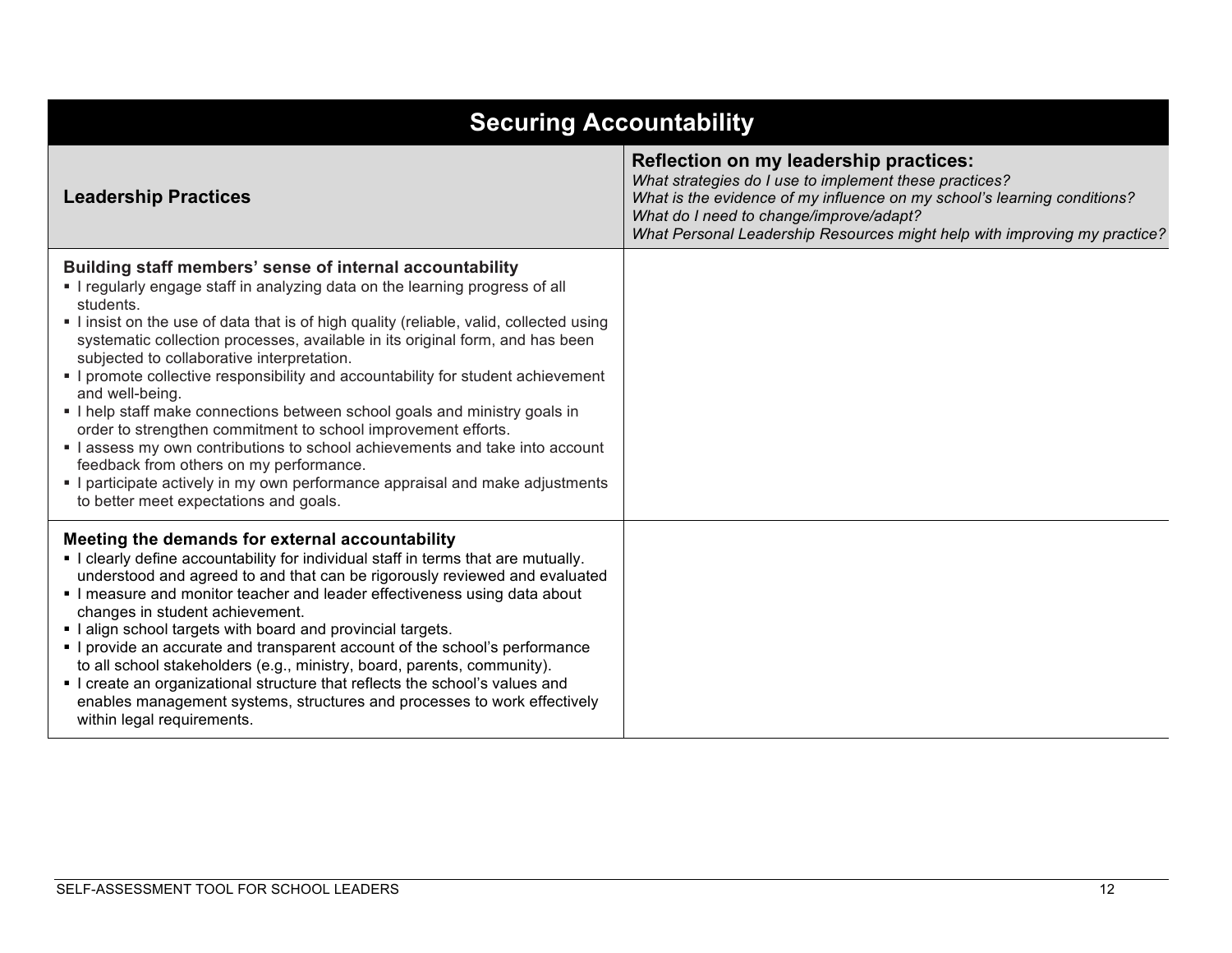# **Personal Leadership Resources**

The OLF describes the characteristics of effective leaders such as optimism, emotional intelligence and problem solving abilities, which the research indicates create the variation among leaders in how well they are able to enact the leadership practices. Personal self assessment of the characteristics associated with cognitive, social and psychological resources is a critical component of leadership growth and development. The purpose of this tool is to assist leaders in identifying those characteristics that are contributing to or detracting from effective leadership practices.

| <b>Cognitive Resources:</b><br>Problem-solving expertise and knowledge about conditions which have<br>direct effects on student learning and which can be influenced by schools. | Reflect upon your own experiences.<br>When did you feel confident in these situations?<br>When did you not feel confident? |
|----------------------------------------------------------------------------------------------------------------------------------------------------------------------------------|----------------------------------------------------------------------------------------------------------------------------|
| <b>Problem-solving</b>                                                                                                                                                           |                                                                                                                            |
| I spend time analyzing the nature of a problem, before seeking a solution.                                                                                                       |                                                                                                                            |
| prioritize problem-solving efforts based on impact on student learning.                                                                                                          |                                                                                                                            |
| My values and principles are central to how I respond to problems.                                                                                                               |                                                                                                                            |
| I remain calm and confident during the problem-solving process.                                                                                                                  |                                                                                                                            |
| <b>Knowledge about School and Classroom Conditions</b>                                                                                                                           |                                                                                                                            |
| am knowledgeable about powerful learning conditions in the school and<br>classroom.                                                                                              |                                                                                                                            |
| am aware of my colleagues' emotions from their behavior.                                                                                                                         |                                                                                                                            |
| optimize the organizational conditions (teachers' working conditions) in<br>determining school structures.                                                                       |                                                                                                                            |
| understand the influence of family conditions on student learning and<br>implement policies to improve parental involvement.                                                     |                                                                                                                            |
|                                                                                                                                                                                  |                                                                                                                            |
| <b>Systems Thinking</b>                                                                                                                                                          |                                                                                                                            |
| I am able to understand the dense, complex, and reciprocal connections                                                                                                           |                                                                                                                            |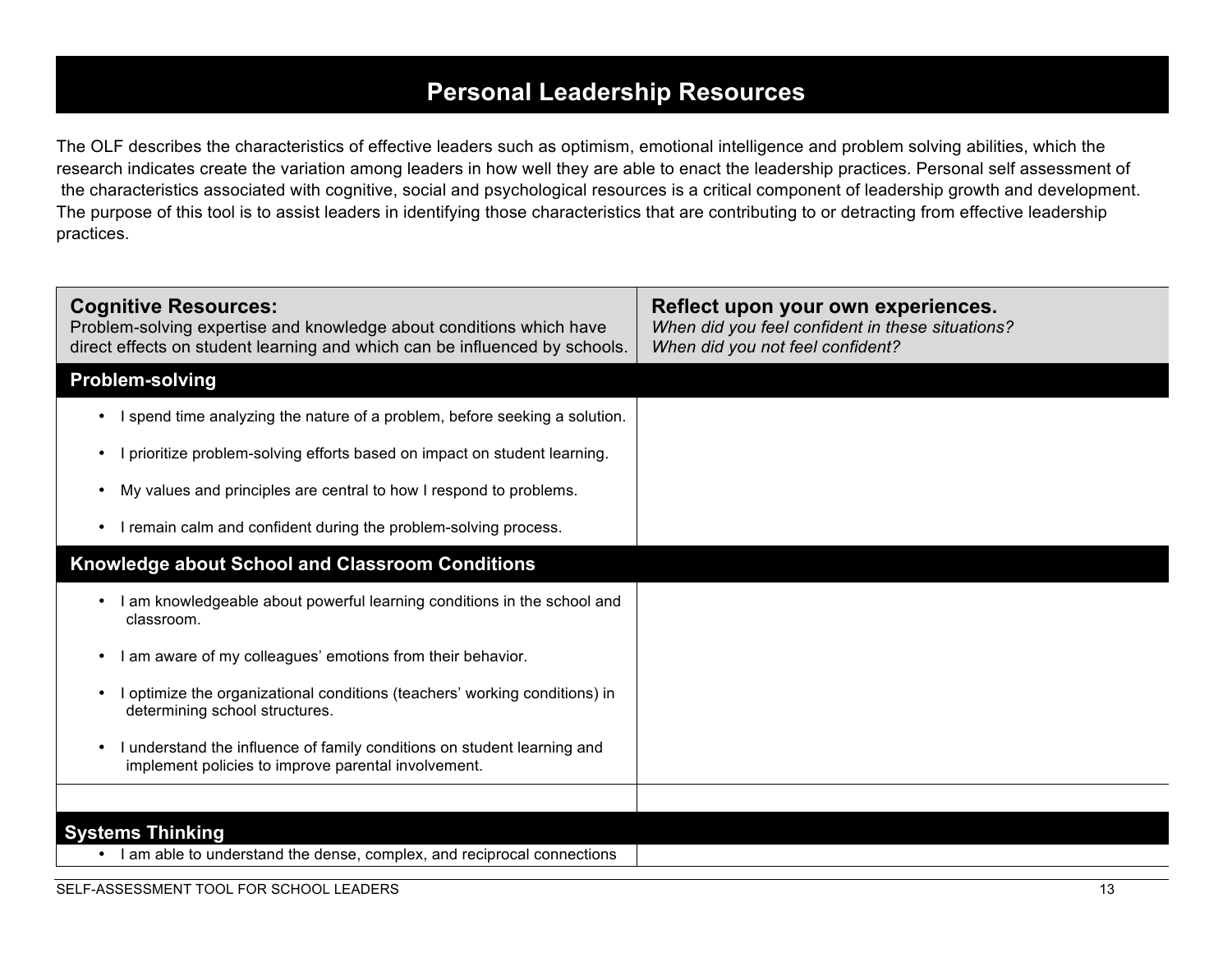| among different elements of the organization.<br>I have foresight to engage the organization in likely futures and<br>consequences for action.                                                               |                                                                                                                            |
|--------------------------------------------------------------------------------------------------------------------------------------------------------------------------------------------------------------|----------------------------------------------------------------------------------------------------------------------------|
|                                                                                                                                                                                                              |                                                                                                                            |
| <b>Social Resources:</b><br>The ability to understand the feelings, thoughts and behaviours of<br>persons, including oneself, in interpersonal situations and to act<br>appropriately on that understanding. | Reflect upon your own experiences.<br>When did you feel confident in these situations?<br>When did you not feel confident? |
| <b>Perceiving Emotions</b>                                                                                                                                                                                   |                                                                                                                            |
| • I am able to recognize my own emotional responses and how those<br>emotional responses influence my actions.                                                                                               |                                                                                                                            |
| am able to recognize the emotions of others.<br>$\bullet$                                                                                                                                                    |                                                                                                                            |
| <b>Managing Emotions</b>                                                                                                                                                                                     |                                                                                                                            |
| I am able to understand my own emotional responses and reflect on the<br>$\bullet$<br>potential consequences of those responses.                                                                             |                                                                                                                            |
| I am able to help others to be more reflective about their own emotional<br>responses and to reflect on the potential consequences of those<br>responses.                                                    |                                                                                                                            |
| am usually able to calm my school colleagues when they are feeling<br>$\bullet$<br>agitated.                                                                                                                 |                                                                                                                            |
| <b>Acting in Emotionally Appropriate Ways</b>                                                                                                                                                                |                                                                                                                            |
| • I am able to control my own emotions.                                                                                                                                                                      |                                                                                                                            |
| • I am able to control my temper and handle difficulties rationally.                                                                                                                                         |                                                                                                                            |
| can usually persuade my school colleagues to act in emotionally<br>appropriate ways in our school.                                                                                                           |                                                                                                                            |
| My school colleagues can usually rely on me to help calm them down<br>when                                                                                                                                   |                                                                                                                            |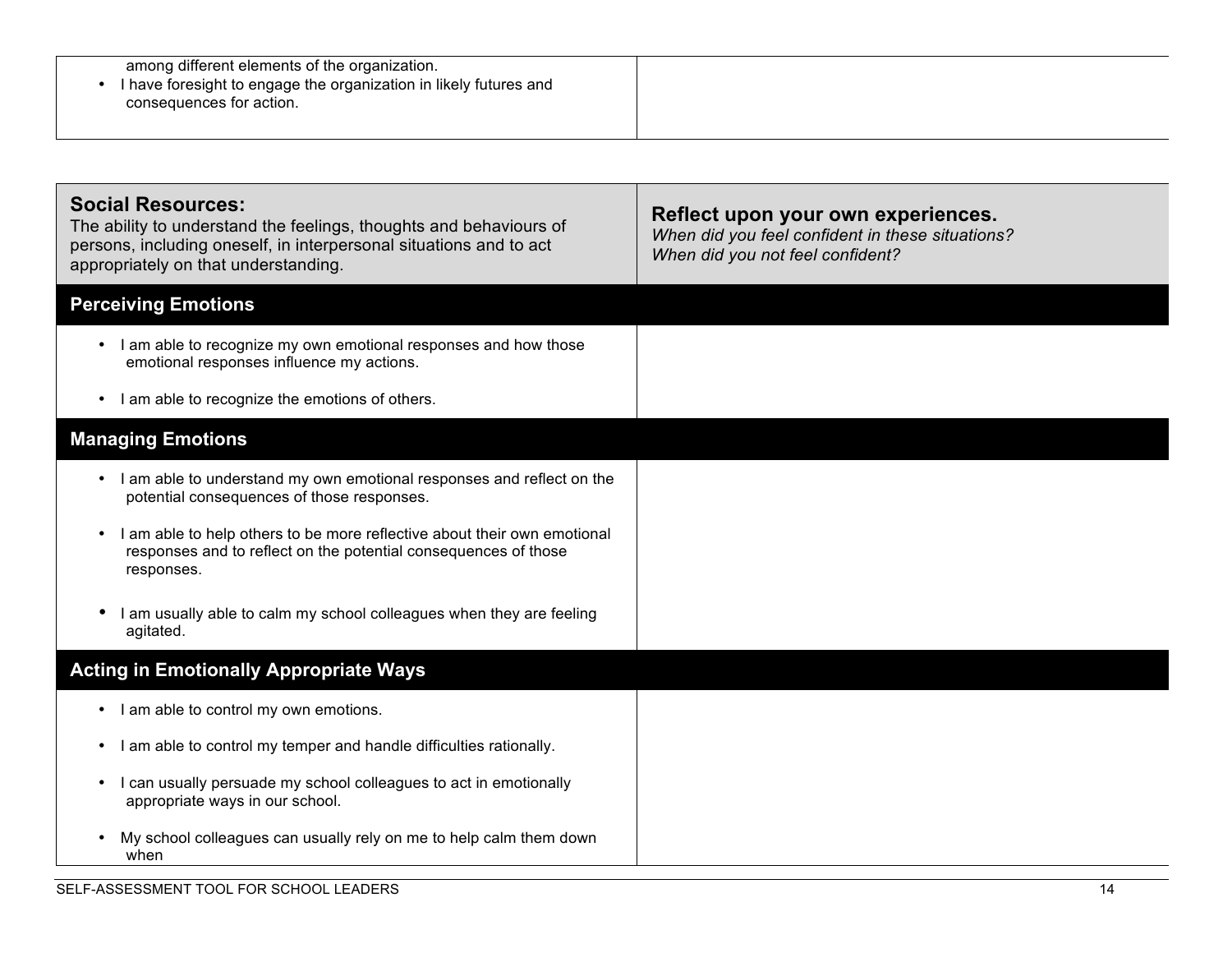| . . | . .<br>/ Get linset<br>thev |  |
|-----|-----------------------------|--|
|     |                             |  |

| <b>Psychological Resources:</b><br>The characteristics that enable leaders to be productive and effective in<br>the highly complex environment of school leadership. | Reflect upon your own experiences.<br>When did you feel confident in these situations?<br>When did you not feel confident? |
|----------------------------------------------------------------------------------------------------------------------------------------------------------------------|----------------------------------------------------------------------------------------------------------------------------|
| <b>Optimism</b>                                                                                                                                                      |                                                                                                                            |
| • I am usually able to see many ways around a problem.                                                                                                               |                                                                                                                            |
| see the positive elements of most situations.<br>$\bullet$                                                                                                           |                                                                                                                            |
| I approach school leadership with an optimistic point of view.<br>$\bullet$                                                                                          |                                                                                                                            |
| <b>Self-efficacy</b>                                                                                                                                                 |                                                                                                                            |
| I feel confident analyzing long-term problems to find solutions for my<br>$\bullet$<br>school.                                                                       |                                                                                                                            |
| I have confidence in my ability to achieve the goals I set in my job.<br>$\bullet$                                                                                   |                                                                                                                            |
| I will persist in a task regardless of the obstacles.<br>$\bullet$                                                                                                   |                                                                                                                            |
| <b>Resilience</b>                                                                                                                                                    |                                                                                                                            |
| I usually take stressful things at work in stride.<br>$\bullet$                                                                                                      |                                                                                                                            |
| I thrive in challenging situations and am able to rise to the occasion.                                                                                              |                                                                                                                            |
| When things are uncertain for me at work, I usually expect the best.                                                                                                 |                                                                                                                            |
|                                                                                                                                                                      |                                                                                                                            |
| <b>Proactivity</b>                                                                                                                                                   |                                                                                                                            |
| I am able to stimulate and effectively manage change on a large scale under<br>$\bullet$<br>complex circumstances.                                                   |                                                                                                                            |
| I demonstrate initiative and perseverance in bringing about meaningful<br>$\bullet$<br>change.                                                                       |                                                                                                                            |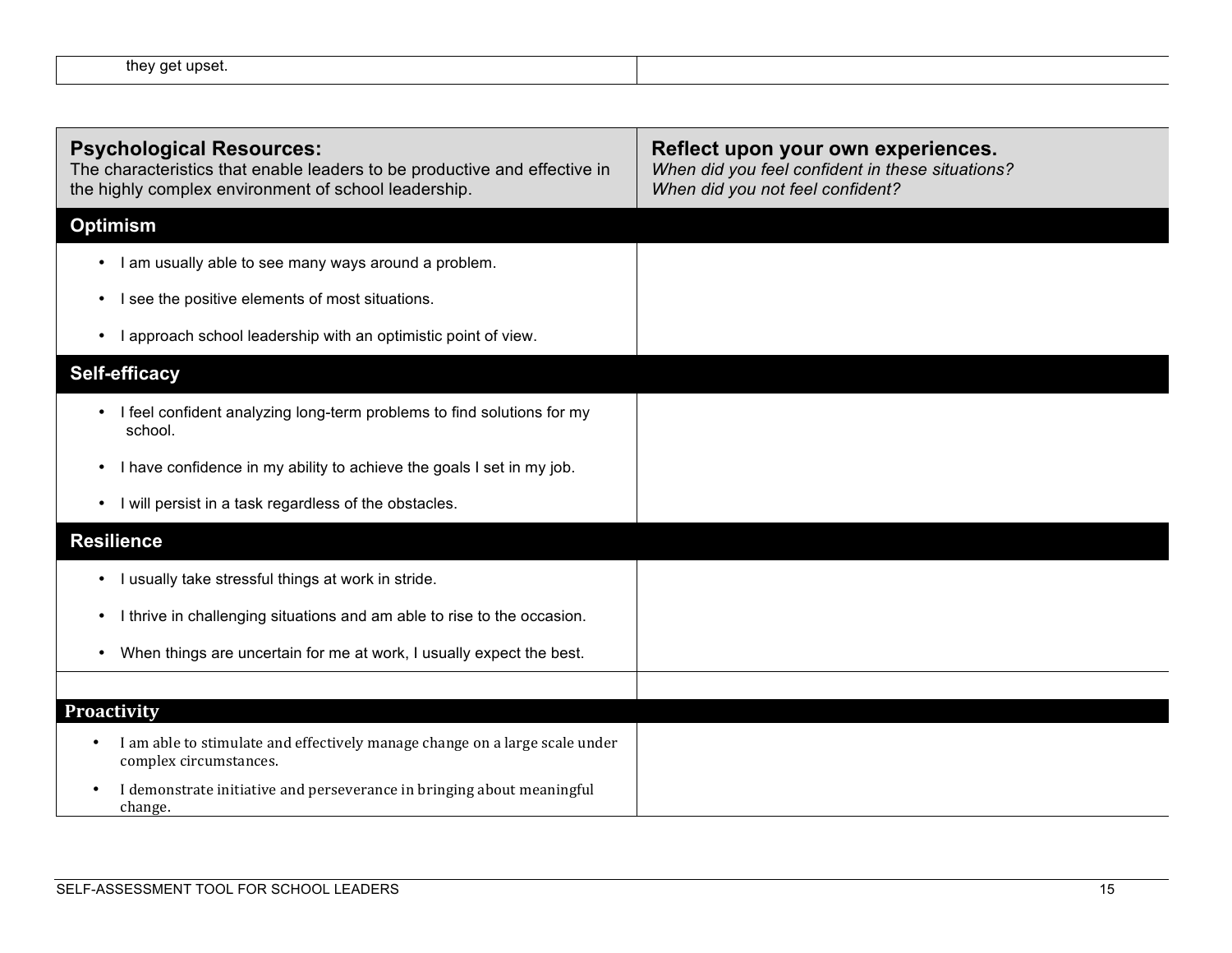## *Next Steps for Leadership Development:*

**As you consider each domain described in the self-assessment tool, ask yourself to what extent you demonstrate each leadership practice. Select the most suitable response.**

| <b>Setting Directions</b><br><b>Building a shared vision</b> |                                                            |         |                                                                                |
|--------------------------------------------------------------|------------------------------------------------------------|---------|--------------------------------------------------------------------------------|
| 1                                                            |                                                            | 3       | $\overline{4}$                                                                 |
| Not at all evident                                           | Somewhat evident                                           | Evident | Very evident                                                                   |
|                                                              | Identifying specific, shared short-term goals              | 3       | 4                                                                              |
| Not at all evident                                           | Somewhat evident                                           | Evident | Very evident                                                                   |
| <b>Creating high expectations</b>                            |                                                            | 3       | 4                                                                              |
| Not at all evident                                           | Somewhat evident                                           | Evident | Very evident                                                                   |
|                                                              | <b>Communicating the vision and goals</b>                  |         |                                                                                |
|                                                              |                                                            | 3       | 4                                                                              |
| Not at all evident                                           | Somewhat evident                                           | Evident | Very evident                                                                   |
|                                                              |                                                            |         |                                                                                |
|                                                              | <b>Building Relationships and Developing People</b>        |         |                                                                                |
|                                                              |                                                            |         | Providing support and demonstrating consideration for individual staff members |
|                                                              |                                                            |         |                                                                                |
| Not at all evident                                           | Somewhat evident                                           | Evident | Very evident                                                                   |
|                                                              | Stimulating growth in the professional capacities of staff |         |                                                                                |
|                                                              |                                                            | 3       |                                                                                |
| Not at all evident                                           | Somewhat evident                                           | Evident | Very evident                                                                   |
|                                                              | <b>Modelling the school's values and practices</b>         |         |                                                                                |
|                                                              |                                                            |         | 4                                                                              |
| Not at all evident                                           | Somewhat evident                                           | Evident | Very evident                                                                   |
|                                                              |                                                            |         | Building trusting relationships with and among staff, students and parents     |
| Not at all evident                                           | Somewhat evident                                           | Evident | Very evident                                                                   |

*Establishing productive working relationships with teacher federation representatives*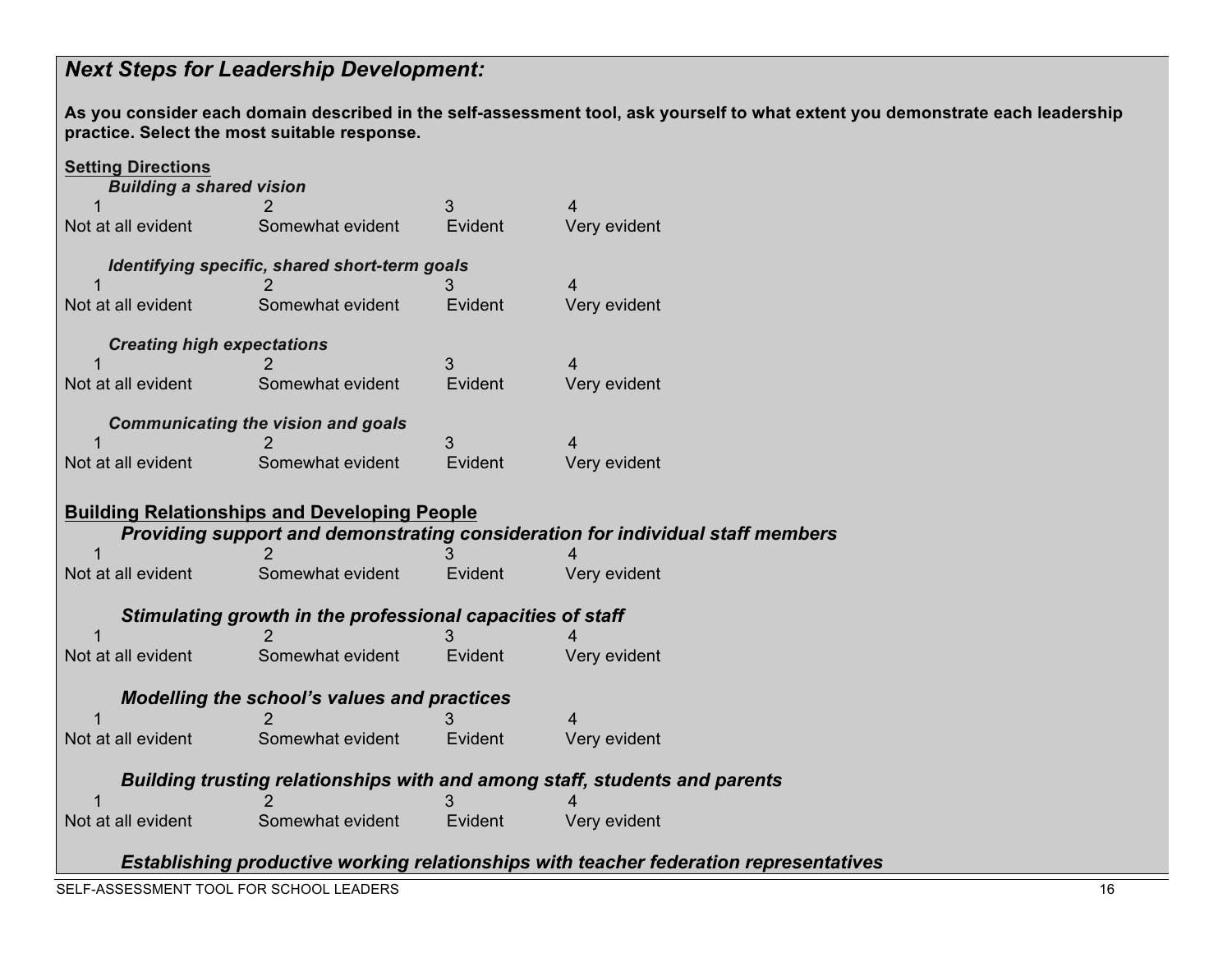| 1                                          | $\overline{2}$                                                           | 3       | 4            |  |
|--------------------------------------------|--------------------------------------------------------------------------|---------|--------------|--|
| Not at all evident                         | Somewhat evident                                                         | Evident | Very evident |  |
|                                            |                                                                          |         |              |  |
|                                            | Developing the Organization to Support Desired Practices                 |         |              |  |
|                                            | <b>Building collaborative cultures and distributing leadership</b>       |         |              |  |
|                                            |                                                                          |         |              |  |
| Not at all evident                         | Somewhat evident                                                         | Evident | Very evident |  |
|                                            | Structuring the organization to facilitate collaboration                 |         |              |  |
|                                            |                                                                          |         |              |  |
| Not at all evident                         | Somewhat evident                                                         | Evident | Very evident |  |
|                                            | <b>Building productive relationships with families and the community</b> |         |              |  |
|                                            |                                                                          |         |              |  |
| Not at all evident                         | Somewhat evident                                                         | Evident | Very evident |  |
|                                            |                                                                          |         |              |  |
|                                            | <b>Connecting the school to the wider environment</b>                    |         |              |  |
|                                            |                                                                          |         |              |  |
| Not at all evident                         | Somewhat evident                                                         | Evident | Very evident |  |
|                                            | <b>Maintaining a safe and healthy environment</b>                        |         |              |  |
|                                            |                                                                          |         |              |  |
| Not at all evident                         | Somewhat evident                                                         | Evident | Very evident |  |
|                                            |                                                                          |         |              |  |
|                                            | Allocating resources in support of the school's vision and goals         |         |              |  |
| Not at all evident                         | Somewhat evident                                                         | Evident | Very evident |  |
|                                            |                                                                          |         |              |  |
| <b>Improving the Instructional Program</b> |                                                                          |         |              |  |
|                                            | <b>Staffing the instructional program</b>                                |         |              |  |
|                                            |                                                                          | 3       |              |  |
| Not at all evident                         | Somewhat evident                                                         | Evident | Very evident |  |
|                                            | <b>Providing instructional support</b>                                   |         |              |  |
|                                            |                                                                          |         |              |  |
| Not at all evident                         | Somewhat evident                                                         | Evident | Very evident |  |
|                                            |                                                                          |         |              |  |
|                                            | Monitoring progress in student learning and school improvement           |         |              |  |
| Not at all evident                         | Somewhat evident                                                         | Evident | Very evident |  |
|                                            |                                                                          |         |              |  |

SELF-ASSESSMENT TOOL FOR SCHOOL LEADERS 17